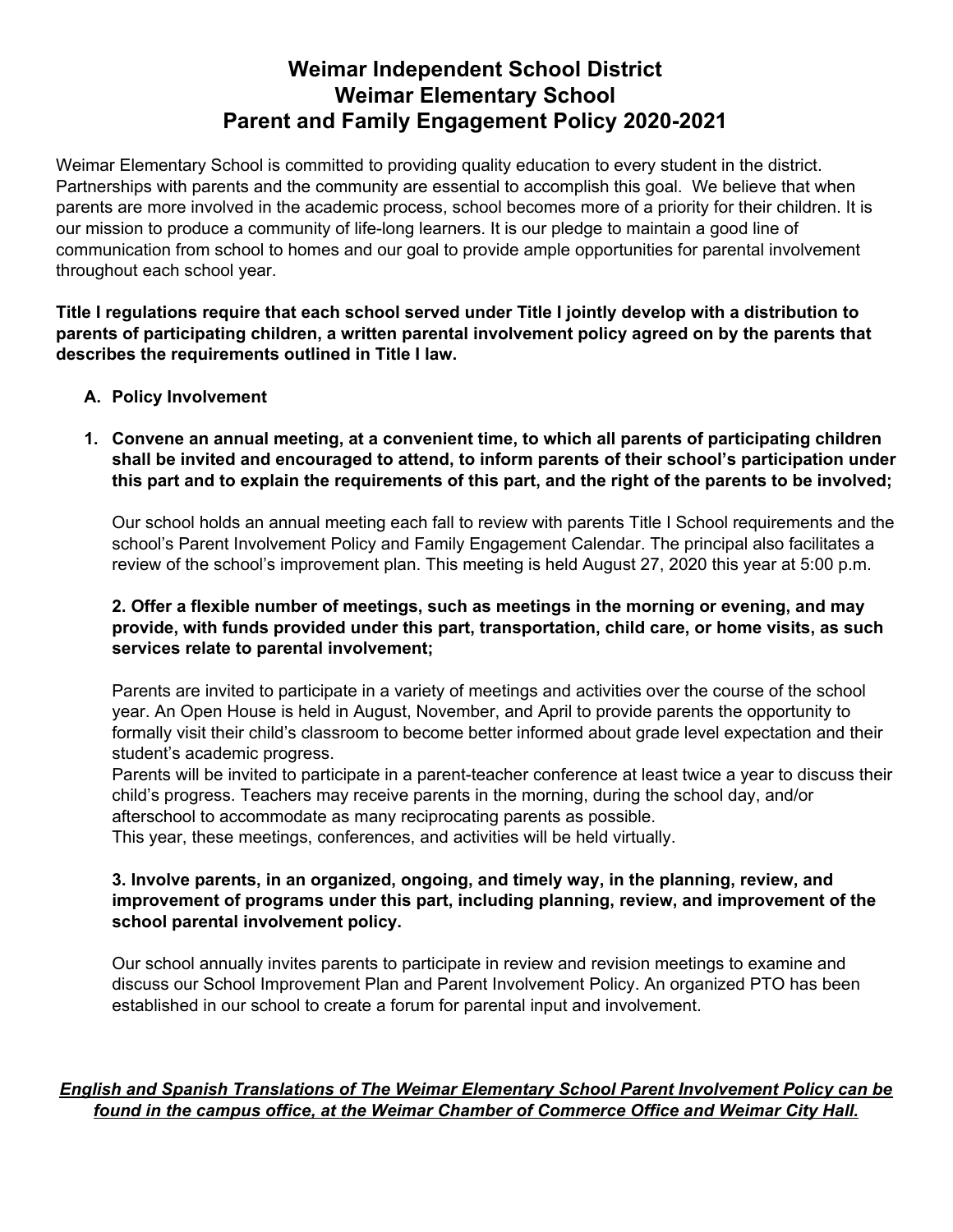**4. Provide parents of participating children timely information about programs under this part; descriptions and explanation of the curriculum in use at the school, the forms of academic assessment used to measure student progress and the proficiency levels students are expected to meet; and if requested by parents, opportunities for regular meetings to formulate suggestions and to participate, as appropriate, in decisions relating to the education of their children, and respond to any suggestions as soon as practically possible.**

Our school communicates with parents often the state's curricular and assessment expectations, school wide requirements in relation to delivery of instruction, the techniques utilized to evaluate student work, and individual classroom rituals and routines pertinent to the academic success of our students. We use a variety of communicative techniques such as School Handbook, School Newsletters, School Website, Classroom Websites, Communication folders and agendas, Parent phone call system, Parent/Teacher Conferences, PTO Meetings, individual notes/calls home, Remind, Family Fun Nights, Surveys, Open House, Meet the Teacher Night, Mid-Term Progress Reports, Report Cards, benchmark results, fluency scores, and formal testing reports.

# **B. Shared Responsibilities for High Student Academic Achievement**

**As a component of the school-level parental involvement policy, each school shall jointly develop with parents for all children served under this part a school-parent compact that outlines how parents, the entire school staff, and students will share the responsibility for improved student academic achievement.**

The education of a student is not only the responsibility of the teacher, but also of the parent and the child. For this reason, a Parent-Teacher Student Compact has been developed and is utilized in our school. This document serves as an agreement between all parties that they will adhere to certain duties and responsibilities to ensure the success of the student. It is reviewed by all at the beginning of the school year.

## **C. Building Capacity for Involvement**

**To ensure effective involvement of parents and to support a partnership among the school involved, parents, and the community to improve student academic achievement, each school and local educational agency assisted under this part**

**1. Shall provide assistance to the parents of children served by the school or local educational agency, as appropriate, in understanding such topics as the state's academic content standards and state student academic achievement standards, state and local academic assessments, the requirements of this part, and how to monitor a child's progress and work with educators to improve the achievement of their children.**

Progress tracking and individual student growth measures are shared with parents after STAAR benchmarks, STAAR testing, TELPAS assessments, and all state and local academic assessments.

**2. Shall provide materials and training to help parents work with their children to improve their children's achievement, such as literacy training and using technology, as appropriate, to foster parental involvement.**

Technology training sessions are held to familiarize parents with district instructional programs.